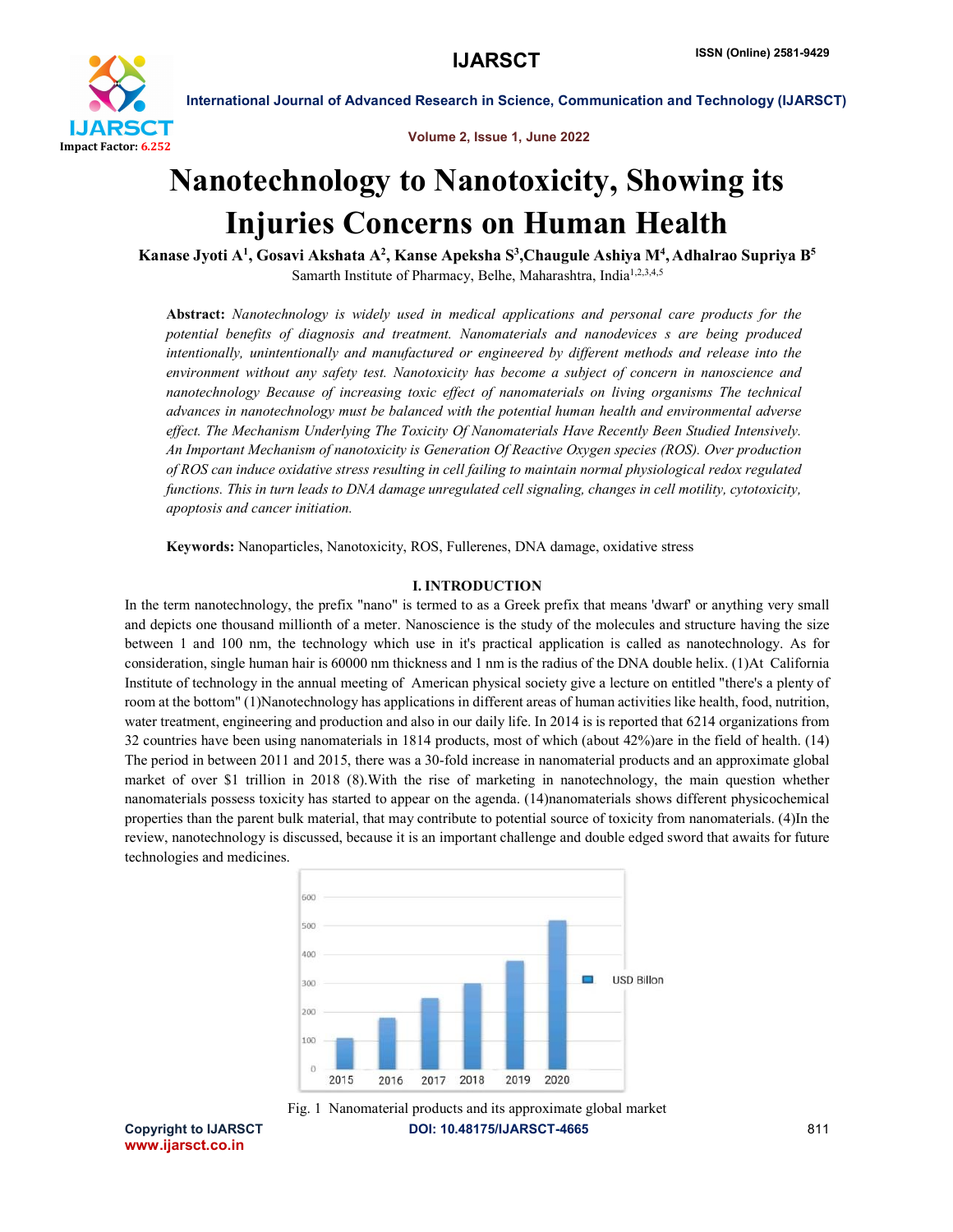

### Volume 2, Issue 1, June 2022

### ІІ. HISTORY OF NANOTECHNOLOGY

The concept of nanotechnology is not new, many researchers are working on it from years. Here We have mentioned some milestones in research of nano :-

1959:Richard feyman introduced the concept of manipulating matters at atomic level.

1974:-Norio taniguchi, was the first to use nanotechnology to describe semiconductor process that occurred on order of nanometer.

1980: golden era of nanotechnology began kroto, Smalley and curl discovered fullerenes.

1980: Eric Drexler takes up Feymans' idea that "there is plenty of room at the bottom" and also taniguchi's term nanotechnology in book titled, "Engines of creation - coming era of nanotechnology."

2000 jan :President Bill Clinton advocated for funding of reasearch in this emerging nanotechnology.

2003:-President George. W. Bush sign into the law the 21st century nanotechnology research and the development act. (2)

### ІІІ. NANOMATERIALS

Nanomaterials is the material which has the any external dimension in nanoscale .(3). The toxicity of nanoparticles can be determined by their complexity for predicting potential toxicity.. The Toxicity of nanomaterial depends on the primary characteristics of the particle and also on some of the secondary characteristics(4)

- 1. Tio2:-In this Tio2 molecule, two arrangements are founded such as Anatase and Rutile. The Rutile form has applications in the sunscreen products, cosmetics and food additives. Tio2 reported to penetrate the hair follicles on skin, they are found to trap in oil pores and hairs in skin. The Anatase form has applications in photocatalytic air purification, self cleaning surface, solar cell, paints. (4)
- 2. Silver :Recently the interest in study of silver nanoparticles is increased with to their behaviors,because of their unique physical, chemical and biological properties. Silver nanoparticles are known to have unique property in surface plasmon resonance, electrical resistance. A research works have been conducted to investigate potential applications and properties in the anti microbial agent for wound dressing, anticancer agents, water treatment and electronic devices. (5)
- 3. Gold :Gold nanoparticles are present in colloidal form and they are helpful in color stained glass, since many years. It is also used in cancer treatment, in vivo sensor, identification of bacteria, identification of enzyme.
- 4. Zinc : Nano specific toxicity can be investigated by the use the of nanoparticles of the zinc oxide, by comparing the changes in gene expression or cytotoxicity respective to bulk zinc oxide. Zinc oxide nanoparticles are being studied to determine if they can be used safely as a UV filter in sunscreen or any other cosmetic products. There is no detection of the Dermal penetration determined using parane in the vitro model.

Carbon nanotubes: The toxicological investigation done on the carbon nanotubes shows that, they may produce pulmanory toxicity, lung inflammation is also reported. MWCNT can also cause the mutation in epithelial cells in vitro and in vivo, inflammatory and toxicity activities are related to the defects in nanotunes structures. (4)

| <b>ENP</b>       | <b>Applications</b>                                                                                          |
|------------------|--------------------------------------------------------------------------------------------------------------|
| Carbon nanotubes | Computers, plastic, batteries, super capacitors, aircraft, sporting goods, car<br>parts, concrete, textiles. |
| Titanium dioxide | Cosmetics, sunscreen lotions, skin care products, food colourant, paints,<br>photocatalyst, packaging.       |
| Graphene         | Nanofiltration, ultrafiltration, energy storage devices, optoelectronics,<br>photovoltalic cells.            |
| fullerenes       | Cancer treatment, removal of organo-metallic compounds, X-ray constrating<br>agent, anti viral therapy.      |
| Zinc oxide       | Contaminant sensors, photocatalysts, gas purification, bottle coatings, skin<br>care products.               |

Table.1 Engineered Nanoparticles and its Applications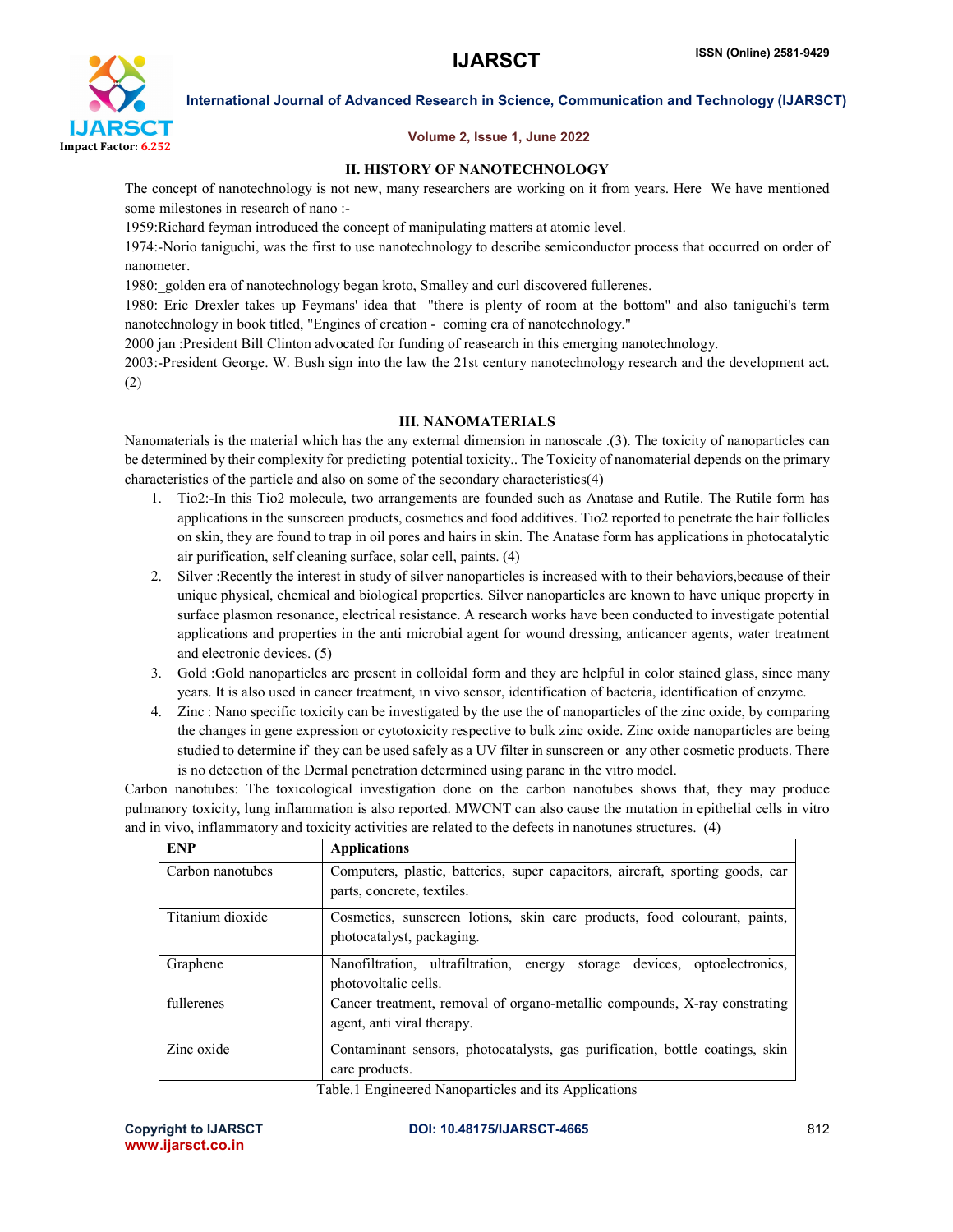

#### Volume 2, Issue 1, June 2022

### IV. NANOTOXICITY

#### Definition:

Nanotoxicity term is used to determine the adverse effect of nanoparticles on health of human or environment. To determine toxicity, a multidisciplinary study is requiren which include the chemistry, physics, toxicology, biology, material science, geology, medicine and pharmacokinetics. (6)

### Physical and chemical factors affecting nanotoxicity

- 1. Size and shape :- nanoparticles cause cell damage by penetrating cell membrane and other biological barrier. Studies has reported increased toxicity of nanoparticles when correlated with their larger bulk particles. Minimum Aggregation potential for smallest silver nanoparticles (i.e,10nm VS 35 and 600 - 1600 nm) and was maximally gathered in gills and liver of fish. (7)acute and chronic toxicity effect of bulk and nano ceo2and Ag nanoparticles are studied. The motility rate of Ag and AgNP were follows :micro - Ag at 0.1mg/l was 13% and at 1mg /L was 80 %, while for AgNP at 0.1mg/l was 57%and at 1mg/l was 100%.carbon nanotubes have show to produce death of kidney cells and also retard their cell growth (9)Zno nanocrystals with hexagonal shape shows higher activity than rod shaped crystals. As the contact area increases their biocompatibility also increases. In addition external morphology may affect uptake into cell as follows :Rods /Spheres >cylinder >cubes. (10)
- 2. Particle surface and surface charges :- In the biomedical applications, the silica mesocompounds are mainly studied nanomaterial. Colloidal silica and mesoporous silica posses different surface area and pore structures also different pore volume, have differential nanotoxicity for the cell uptake and immune response. fullerene induced toxicity can be determine by different functional groups attached to fullerene surface .(10)
- 3. Surface containing groups :- various surface ligands such as 8-mercaptooctonoic acid, 12-mercaptododecanoic acid and 16-mercaptohexadecanoic acid are present on the copper nanoparticles, that tends to shows different oxidation of surface which later leads to the generation of the Reactive Oxygen species at different levels. (11)
- 4. Solubility :-Nanoparticle-induced cytotoxicity is influenced by intercellular solubility. Copper oxide nanoparticles are more toxic than its soluble metallic copper. (12)
- 5. Aggregation /mode of interaction with the cells :- Graphene nanomaterial has many biomedical applications containing bacterial inhibition, sensors, cell labeling and drug delivery. Toxicity of this two dimensional carbon based nanomaterial Graphene and Graphene oxide depends on whether or not they aggregate and how they interact with cells (13)
- 6. PH of system :- Nanoparticles of fe3o4 possesses intrinsic peroxidase activity in the acidic pH, and at neutral pH it shows catalyze like activity. Studies indicates that acidic pH leads to Fenton and Fenton like reactions which causes production of hydroxyl radicals. (10)

#### V. ENTRY ROUTES OF NANOPARTICLES IN BODY

- 1. Ingestion :- Gastrointestinal tract has been divided into upper which consist the esophagus, stomach, duodenum and lower consist of small intestine and large intestine.A large number of nanoparticles inhaled by any means can cross the trachea from the mucociliary cells and then enter the stomach.
- 2. Inhalation :- Size of nanoparticles has important role in ability to invade human respiratory tract. Larger nanoparticles (5-30micrometer) remain in nasopharangeal region, small nanoparticles (1-5 micrometer) deposit in tracheobronchial region.
- 3. Skin exposure :- Nanomaterials have a wide application in the field of cosmetics. It is estimated that cosmetics have Tio2 nanoparticles (70/80%),Zno nanoparticles (70%)and Ag Nanoparticles (20%).Size influences the entry of the nanoparticles in body. In human Dermal fibroblast mitochondrial damage is observed , after 4 hours of exposure to the 10,50 and 100 mg /l of 20 nm Zinc oxide nanoparticles, activates the protein P53. (14)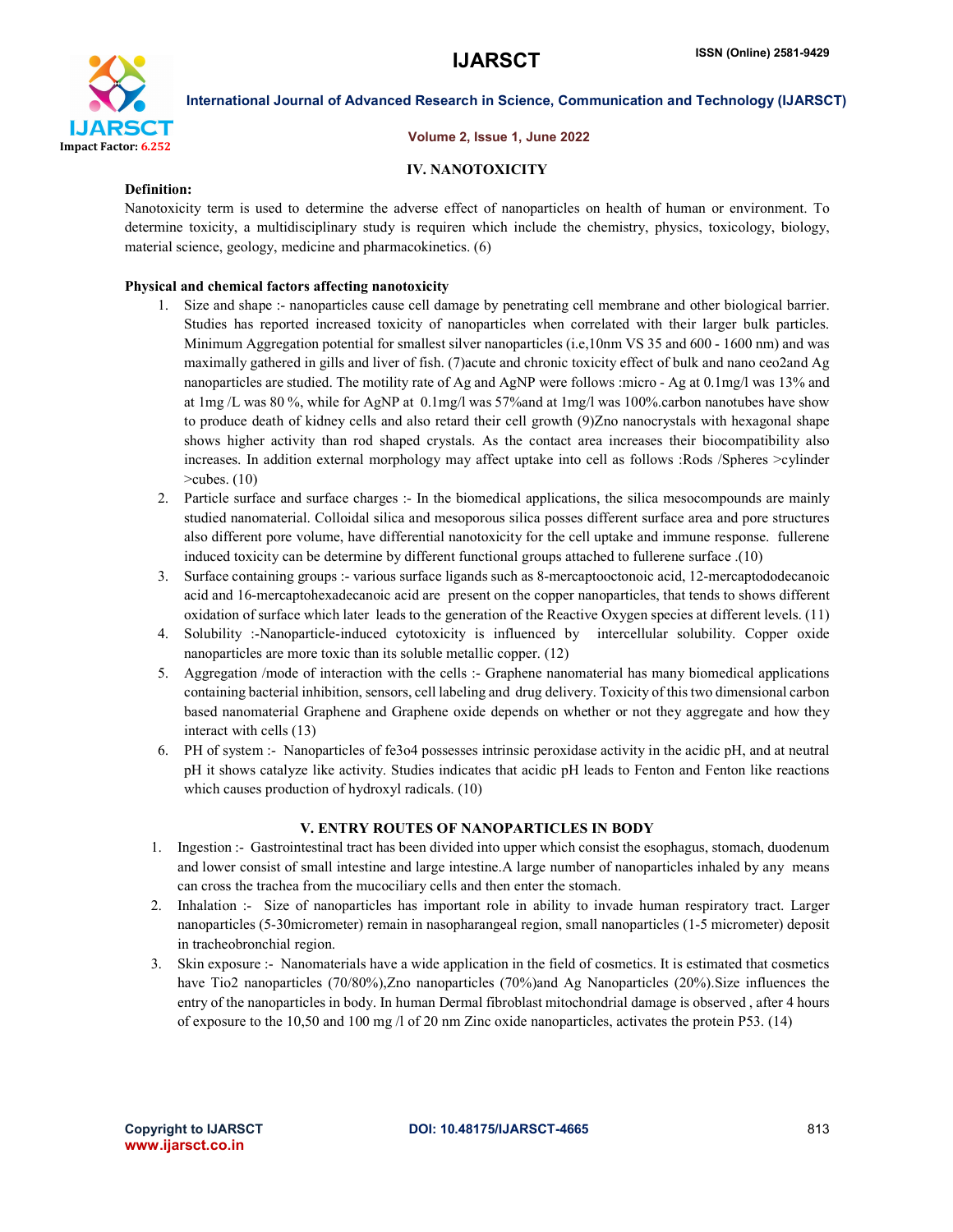

#### Volume 2, Issue 1, June 2022

### VI. TOXIC EFFECT OF NANOMATERIALS ON BODY SYSTEMS

- 1. Cardiovascular system: Gold and polystyrene are cationic nanoparticles that exhibit hemolysis and blood coagulation, while anionic nanoparticles are less toxic. When particles from diesel exhaust are inhaled at the maximum concentration they changes hearts rate in rats with hypertension and leads to direct effect on pacemaker activity of the heart. (15)
- 2. Central nervous system :- Different pathologies such as hypertension and allergic encephalomyelitis is linked and related with increased permeability of the blood-brain barrier to the nanoparticles in an experimental setup.blood brain integrity is changed by the surface charges which are present on nanoparticles. Nanoparticles e causes production of Reactive Oxygen species, which leads to pathogenesis of parkinson's and Alzheimer's. (16)
- 3. Integumentary system :- Different nanoparticles ranging from size 50-500 nm used in cosmetic products of concentration at least 3%.The dermatological effect of nanoparticles depends on whether they penetrate through the skin or not. In vitro studies have shown that carbon nanotubes can localize and initiate an irritation response in human epidermal keratinocytes. (17).
- 4. Circulatory system :- In study if nickel nanoparticles in rats, toxic for the heart effect on organs such as liver, lung, spleen is observed after intravenous administration. (18)
- 5. Digestive system: In zebra fish after exposure to silver nanoparticles and copper nanoparticles from contaminated good disrupt endogenous microbiota. (19)
- 6. Immune system: An increase in number of white blood cells, liver and spleen are affected after exposure to iron oxide nanoparticles. (20)



Fig. 2 Toxic effect of nanoparticles on body system

#### VII. MECHANISM OF TOXICITY OF NANOMATERIALS

Many studies have attempted to explain the toxicity of the nanoparticles. Nanomaterials have the differential properties from their bulk compounds which consist of surface /volume ratio, size, shape and surface coating. (7)

Overproduction of Reactive Oxygen species: Oxidative stress is produced due to the imbalance between cellular capabilities to reduce the Reactive Oxygen species and cells ability to defence decreased due to the production of ROS.(7)ATP are synthesizer by reduction of molecular oxygen to water, in mitochondria through series of coupled proton and electron transfer reactions. During these, a small amount of oxygen is not completely reduced, which tends to form anionic superoxide radicals and which then forms oxygen radicals. Biologically relevant ROS includes superoxide anion radicals, singlet oxygen, hydrogen peroxide and hydroxyl radicals. It has been studies that age related degenerative

www.ijarsct.co.in

#### Copyright to IJARSCT **DOI: 10.48175/IJARSCT-4665** 814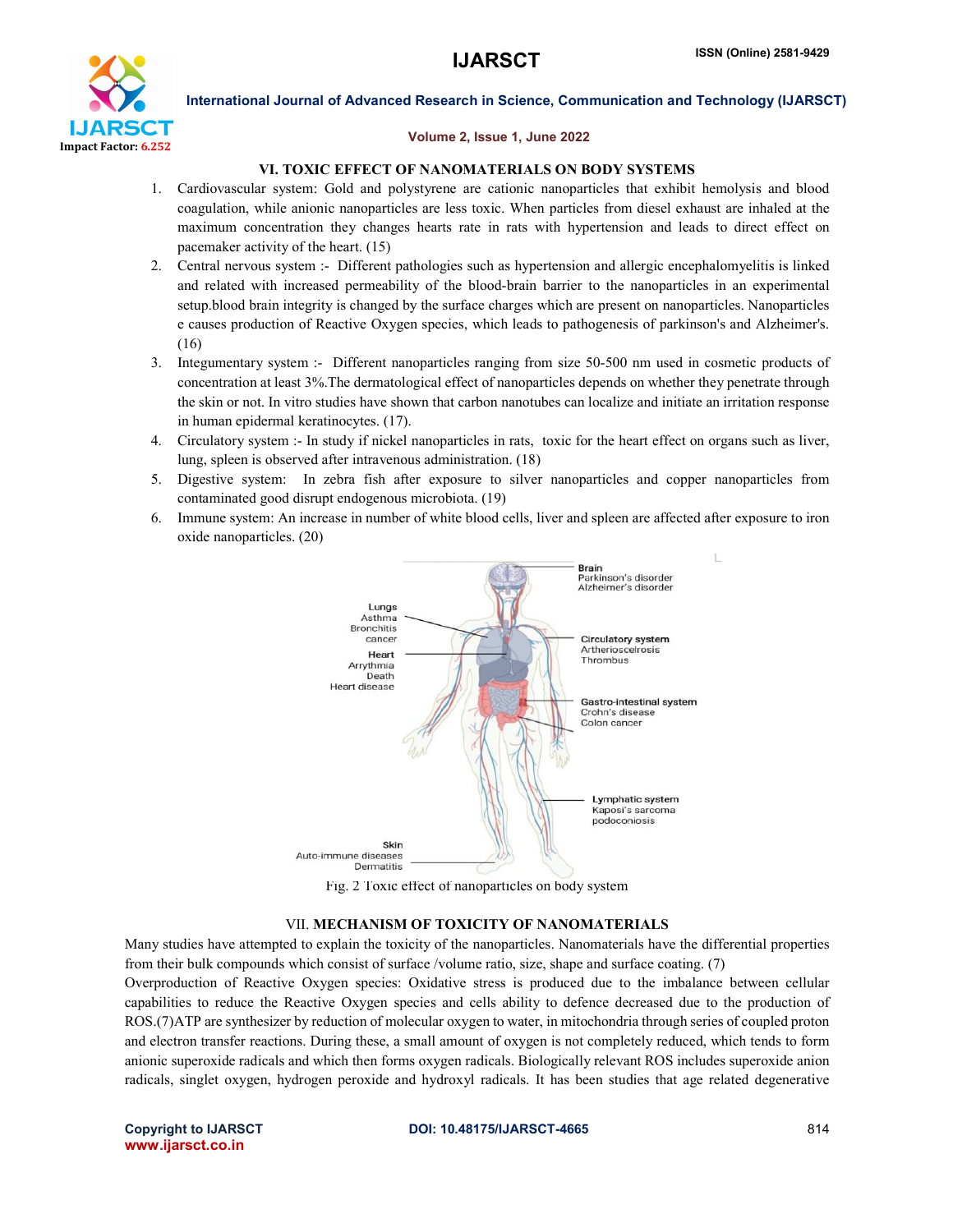

#### Volume 2, Issue 1, June 2022

diseases caused by Reactive oxygen species and oxidative stress such as cardiovascular disease, arthritis, parkinson's disease, cancer and diabetes (10)

DNA damage : Tio2 is chemically inert but it can cause harmful health effects, like respiratory tract cancer in rats (21)Gold nanoparticles are administered to rats and are evaluated for their DNA damage in Cerebral cortex. Gold nanoparticles of 10 nm and 30 nm diameter are administered to rats, results in both causing DNA damage, although chronic one shows higher DNA damage. (22)ROS critically target DNA. Oxidative DNA damage involve DNA protein crosslink, base and sugar lesions, single and double strands breaks and formation of abasic sites (23)



Fig. 3 Mechanism of toxicity of nanomaterials

Toxicity Testing :- In vitro studies are performed more widely than In vivo experiment. To determining toxicity dosing may be a crucial factor. To determine the toxicity of the nanoparticles in vitro models are used such as sedimentation diffusion and dosimeter . (24) Cell viability and the proliferation can be determined by In vivo studies, such studies are used to determine the toxicity. Gene expression analysis, genotoxicity detection and In vitro hemolysis also used for determination. Microscopic and spectroscopic methods are used to determine the physicochemical structure of cells such as scanning electron microscopy, x-ray spectroscopy (SEM-EDX), atomic force microscopy (AFM) and fluorescence spectroscopy are be used to determine the toxicity. When these methods used together with each other it becomes easier to detect nanotoxicity. (25).A Previously conducted studies list regarding nanomaterials, purpose of test and toxicity test is given in table below. (14)

| <b>Toxicity test</b>             | <b>Purpose</b>                                       | <b>Nanomaterials</b>                            |
|----------------------------------|------------------------------------------------------|-------------------------------------------------|
| Micronucleus test                | Genotoxicity                                         | Different types of nanoparticles                |
| Transmission electron microscopy | Determination<br>intracellular<br>of<br>localization | Tio <sub>2</sub> silver, fullerene              |
| Light microscopy                 | Physicochemical properties                           | Single<br>walled<br>carbon<br>nanotubes, silver |
| Commet assay test                | DNA damage                                           | Metal, metal oxide                              |
| Tetrazolium salts                | Cell viability                                       | Carbon nanoparticles, fullerenes                |
| Alamar blue                      | Cell viability                                       | <b>Ouantam</b> dots                             |
| ROS production                   | Oxidative stress                                     | Tio <sub>2</sub>                                |
| Lipid peroxidation, vitamin E    | Oxidative stress                                     | Single walled carbon nanotubes                  |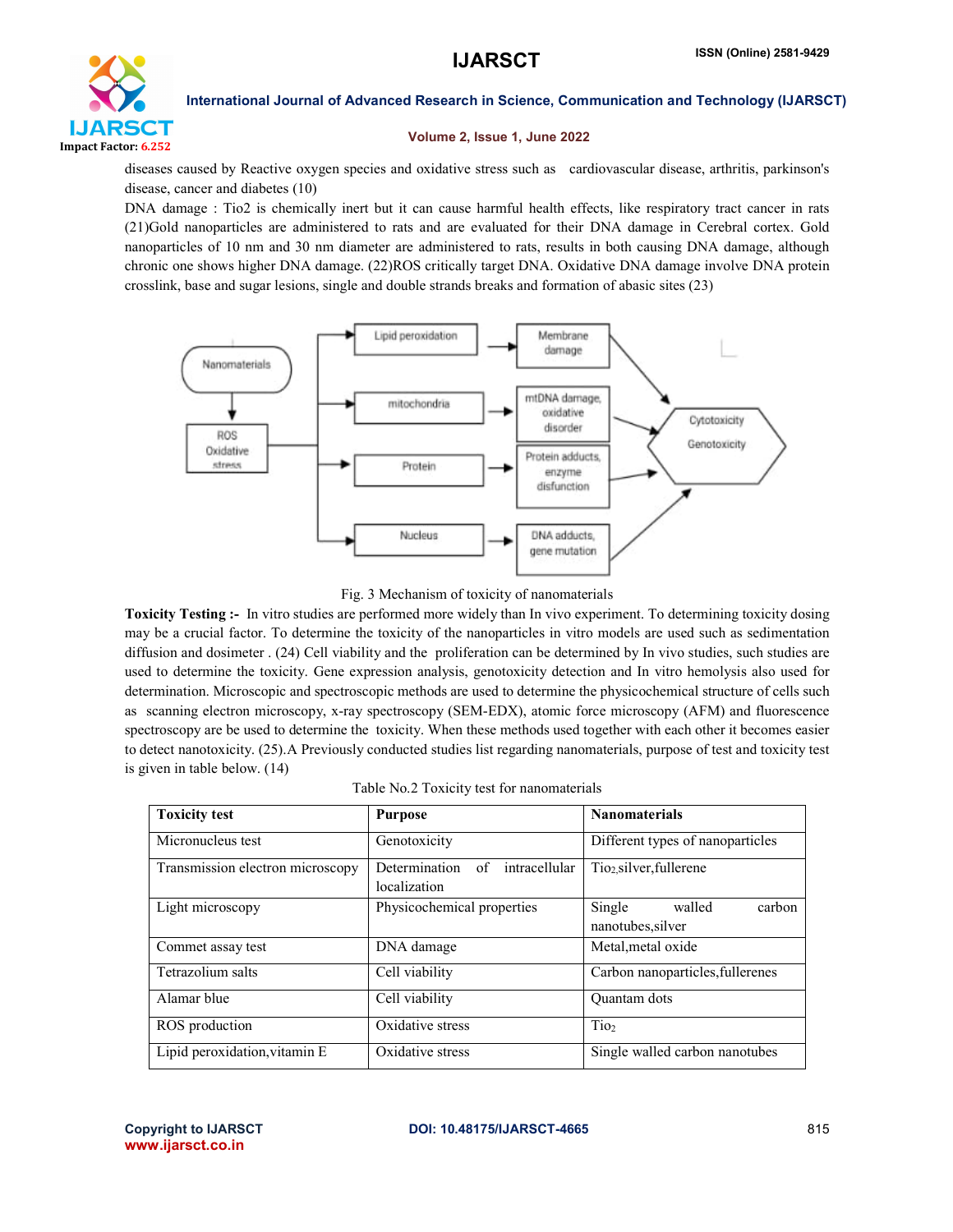

#### Volume 2, Issue 1, June 2022

#### VIII. CONCLUSION

Particular attention should be paid to nanomedicine, as these are areas where exposure would be greater. Their is a growing global debate on the ethical, social aspects of the nanotechnology, in particular the potential risk to human health and the environment caused by manufactured nanomaterials. Nanotechnology can be defined as a "double-edged sword", "the same property that proves it very useful but also the properties that can increase their harmfullness".Although current toxicity testing protocols is generally applicable to identify deleterious effects associated with nanoparticles, the mechanism of action that govern toxicity of nanomaterial are the subject of ongoing research. Research into the new analytical methods is also required to address the special properties of nanoparticles.

#### ACKNOWLEDGMENT

The authors would like to thank Principal and Management of Samarth Institute of pharmacy, Belhe for giving us a chance to carry out the present research work.

### REFERENCES

- [1]. Samer Bayda,Muhammad Adeel,Tiziano Tuccinardi, Marco Cordani, and Flavio RizzolioThe History of Nanoscience and Nanotechnology: From Chemical–Physical Applications to Nanomedicine. Molecules. 2020 Jan; 25(1): 112.doi:10.3390/molecules25010112
- [2]. JE Hulla, SC Sahu, AW Hayes.Nanotechnology: History and future.Sage journals.Human And Experimental Toxicology. Volume: 34 issue: 12, page(s): 1318-1321. https://doi.org/10.1177/0960327115603588
- [3]. Wolfgang G Kreyling,Manuela Semmler-Behnke,Qasim Chaudhry.A Complementary Definition of Nanomaterial. ResearchGate. June 2010 Nano Today 5(3):165-168DOI:10.1016/j.nantod.2010.03.004
- [4]. Chandraprakash Dwivedi,Swarnali Das Paul. Nanotechnology to Nanotoxicology: A Review Article. Journal of scientific & innovative research. Volume 2 issue 2 issn :2230-4818.
- [5]. Achmad Syafiuddin,Salmiati Salmiati,Mohd Razman Salim,Ahmad Kueh. A Review of Silver Nanoparticles: Research Trends, Global Consumption, Synthesis, Properties, and Future Challenges. July 2017.Journal-Chinese Chemical Society Taipei 64(7):732-756.DOI:10.1002/jccs.201700067
- [6]. Ramazan AKÇAN,Halit Canberk AYDOGAN, Mahmut Şerif YILDIRIM, Burak TAŞTEKİN, Necdet SAĞLAM. Nanotoxicity: a challenge for future medicine. Turk J Med Sci. 2020; 50(4): 1180–1196.
- [7]. Published online 2020 Jun 23. doi: 10.3906/sag-1912-209
- [8]. Chavan Walters,Edmund Pool,Vernon Somerat.Nanotoxicity:A Review.Open acess peer review chapter.Toxicology. DOI: 10.5772/647547.
- [9]. Birgit K. Gaiser, Anamika Biswas, Philipp Rosenkranz,Mark A. Jepson, Jamie R. Lead,Vicki Stone, Charles R. Tyler ,Teresa F. Fernandes. Effects of silver and cerium dioxide micro- and nano-sized particles on Daphnia magna. Journal of Environmental Monitoring. Issue 5, 2011. https://doi.org/10.1039/C1EM10060B
- [10]. Richard D Handy, Theodore B Henry, Tessa M Scown, Blair D Johnston, Charles R Tyler. Manufactured nanoparticles: their uptake and effects on fish-a mechanistic analysis.SpringerLink. Ecotoxicology 17 (5), 396- 409, 2008.
- [11]. Peter P,FuQingsuXia,Huey-MinHwang,Paresh C.Ray,HongtaoYu.Mechanisms of nanotoxicity: Generation of reactive oxygen species. Journal of Food and Drug Analysis
- [12]. Volume 22, Issue 1, March 2014, Pages 64-75. https://doi.org/10.1016/j.jfda.2014.01.005
- [13]. Miao Shi,Hyun Soo Kwon,Zhenmeng Peng,Alison Elder,Hong Yang. Effects of Surface Chemistry on the Generation of Reactive Oxygen Species by Copper Nanoparticles.ACS Nano 2012, 6, 3, 2157– 2164.Publication Date:March . https://doi.org/10.1021/nn300445d
- [14]. Andreas M.Studer,Ludwig K.Limbach,LuuVan Duc,FrankKrumeich,Evagelos K.Athanassiou,Lukas C.Gerber,HolgerMoch,Wendelin J.Stark. Nanoparticle cytotoxicity depends on intracellular solubility: Comparison of stabilized copper metal and degradable copper oxide nanoparticles. Toxicology Letters .Volume 197, Issue 3, 1 September 2010, Pages 169-174. https://doi.org/10.1016/j.toxlet.2010.05.012
- [15]. Ken-HsuanLiao,Yu-Shen Lin,Christopher W. Macosko,Christy L. Haynes. Cytotoxicity of Graphene Oxide and Graphene in Human Erythrocytes and Skin Fibroblasts. ACS Appl. Mater. Interfaces 2011, 3, 7, 2607–